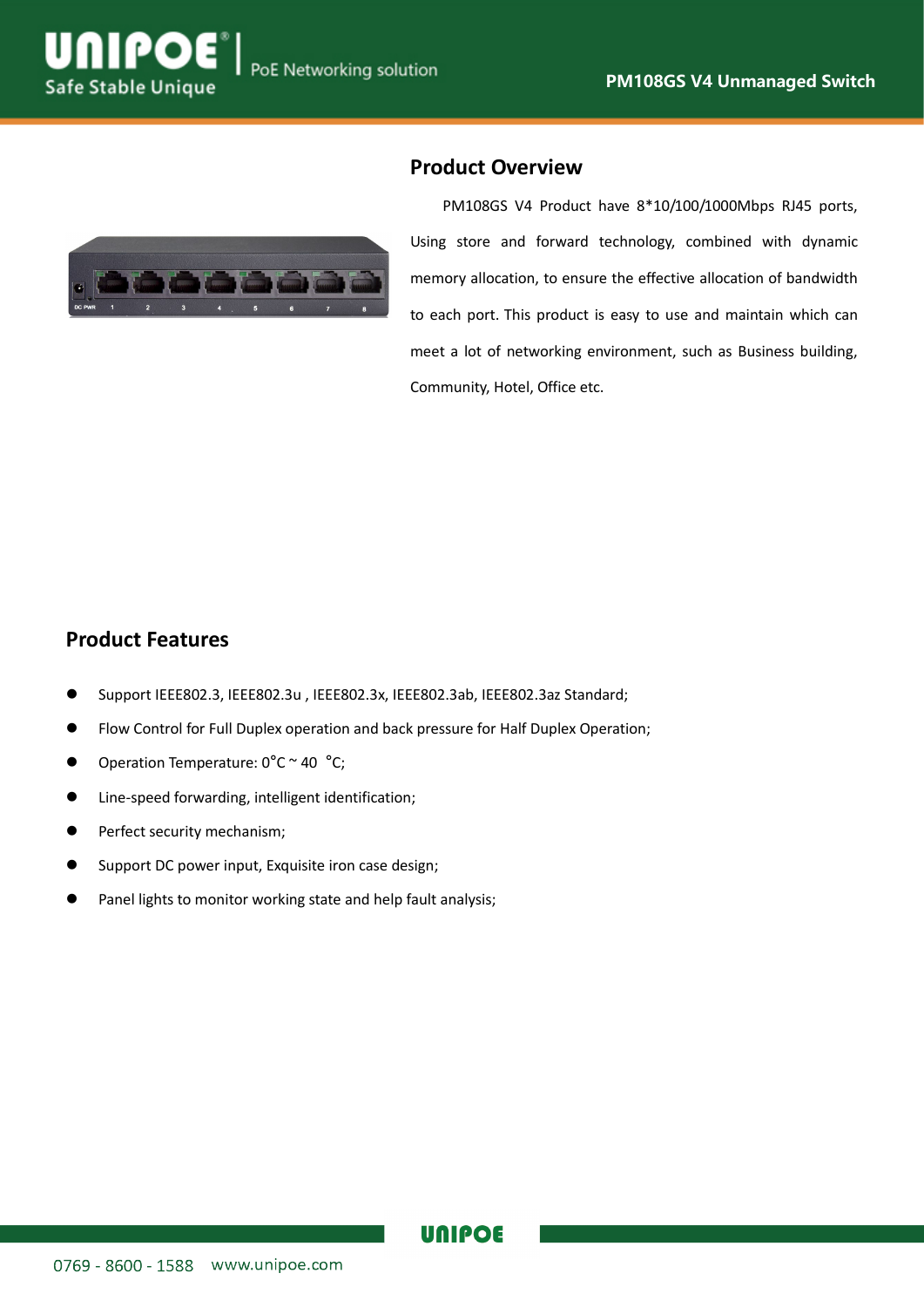

# **Product Specifications**

| <b>Model</b>                  | <b>PM108GSV4</b>                                                                                                                         |
|-------------------------------|------------------------------------------------------------------------------------------------------------------------------------------|
| <b>Standard</b>               | IEEE 802.3, IEEE 802.3u, IEEE 802.3x, IEEE802.3ab, IEEE802.3az                                                                           |
| <b>Ports</b>                  | 8 x10/100/1000Mbps RJ45 Port                                                                                                             |
| <b>Forwarding Mode</b>        | Storage-and-Forward                                                                                                                      |
| <b>Switching Capacity</b>     | 16Gbps                                                                                                                                   |
| <b>MAC address table</b>      | 4K                                                                                                                                       |
| <b>Jumbo frames</b>           | 9216K Byte                                                                                                                               |
| <b>Packet buffer</b>          | 1.5 M bit                                                                                                                                |
| <b>Forwarding Rate</b>        | 11.9Mpps                                                                                                                                 |
| Input<br>Voltage              | DC:12V / 0.5A                                                                                                                            |
| <b>Power supply</b>           | 6W                                                                                                                                       |
| <b>Operation Temperature</b>  | 0°C~40°C                                                                                                                                 |
| <b>Storage Temperature</b>    | -40°C~70°C                                                                                                                               |
| <b>Operation Humidity</b>     | 10%~90% RH<br>non-condensing                                                                                                             |
| <b>Storage Humidity</b>       | 5%~90% RH<br>non-condensing                                                                                                              |
| Dimensions(L*W*H)             | 140*76.7*28mm                                                                                                                            |
| Fan                           | Fanless                                                                                                                                  |
| Weight                        | $<$ 1 $Kg$                                                                                                                               |
| <b>Green energy saving</b>    | <b>IEEE 802.3az</b>                                                                                                                      |
| <b>LED Indicator</b>          | PWR, LNK/ACT                                                                                                                             |
| <b>Network Media(Cable)</b>   | 10BASE-T: UTP category 3, 5 cable (≤100m)<br>100BASE-TX: UTP category 5, 5e cable (≤100m)<br>1000BASE-T: UTP category 5e, 6 cable(≤100m) |
| <b>Surge Protection</b>       | Difference module $\pm$ 1KV<br>Common mode $\pm$ 2KV                                                                                     |
| <b>MTBF</b>                   | >50000 hours                                                                                                                             |
| <b>Electrostatic standard</b> | Contact 6KV, air 8KV                                                                                                                     |

**UNIPOE**